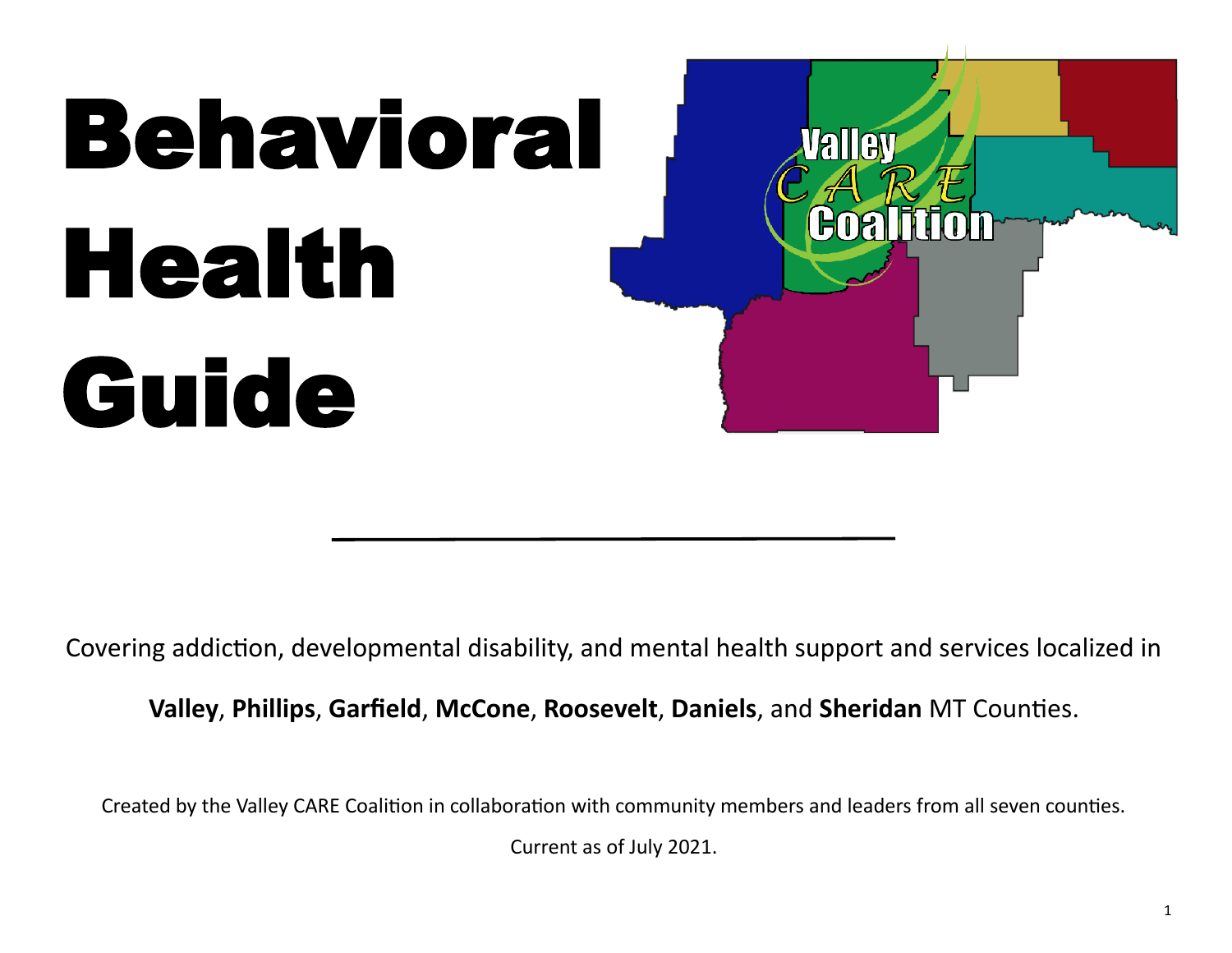# **Table of Contents**

## **Mental Health & Substance Use Services**

Nonprofits & Organizations [\(3,4\)](#page-2-0)

Private Practice [\(5\)](#page-4-0)

Support Groups ([6\)](#page-5-0)

## **Developmental Disabilities Services** [\(7\)](#page-6-0)

Group homes & Assisted living

Activity Centers

Respite care

# **Telehealth Services** [\(8\)](#page-6-0)

State & Regional programs

Hotline Numbers

|                        | Definitions/Key                                                                                           |
|------------------------|-----------------------------------------------------------------------------------------------------------|
| <b>Outpatient care</b> | Any treatment or services provided outside of a hospital or<br>facility setting that requires admission   |
| Inpatient care         | Any treatment or services that require admission to a facility,<br>such as overnight stays at a hospital. |
| *                      | Telemed available for certain services                                                                    |
| $**$                   | Med management and prescription services available                                                        |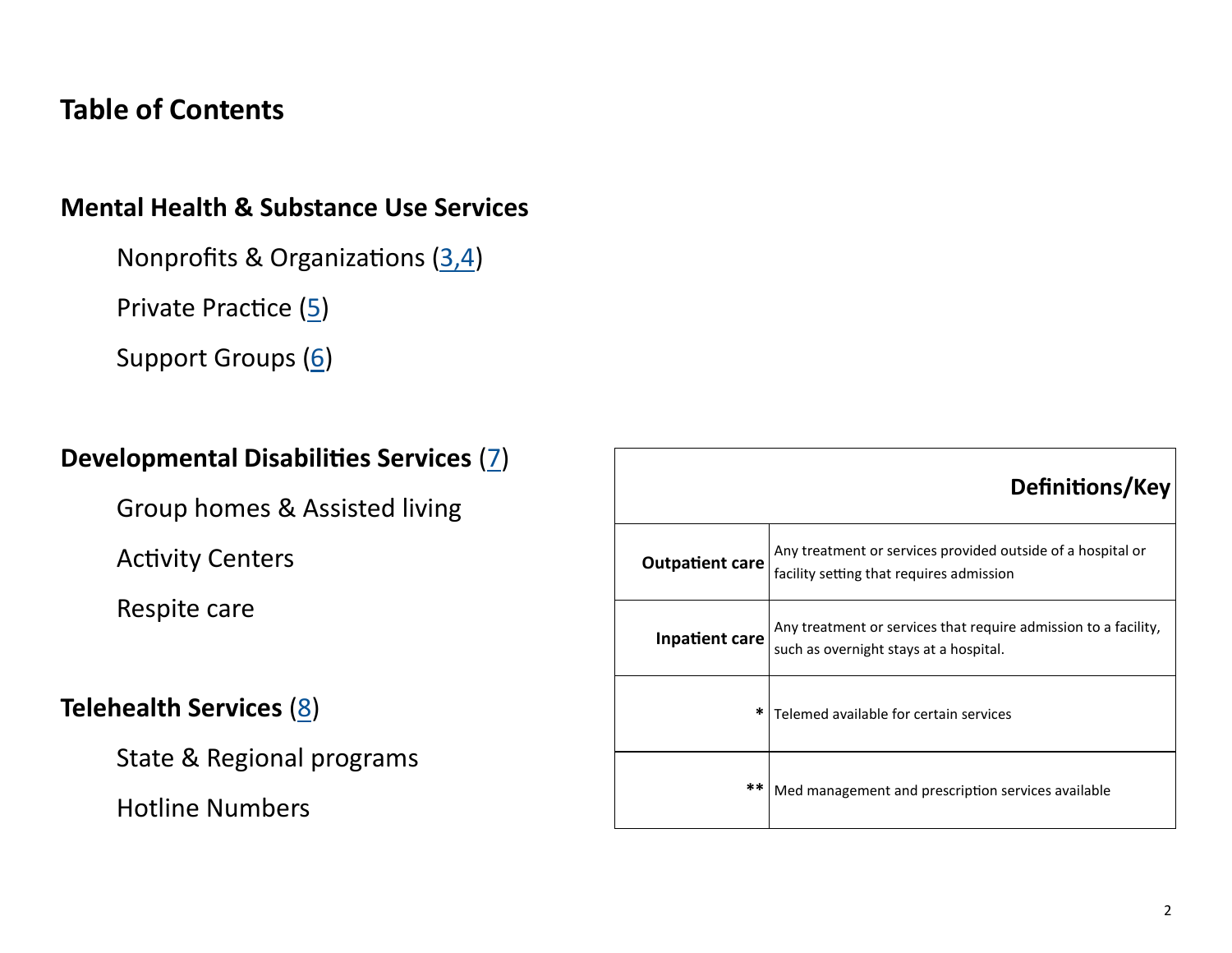### **Mental Health & Substance Use**

#### **Nonprofits/organizations**

<span id="page-2-0"></span>

| <b>Name</b>                                                          | <b>Services &amp; Billing</b>                                                                                                                                                                                                                                                                                                                                                                                                                                                                                                                                 | Location(s)                                                                                               | <b>Contact</b>                                                                                                           |
|----------------------------------------------------------------------|---------------------------------------------------------------------------------------------------------------------------------------------------------------------------------------------------------------------------------------------------------------------------------------------------------------------------------------------------------------------------------------------------------------------------------------------------------------------------------------------------------------------------------------------------------------|-----------------------------------------------------------------------------------------------------------|--------------------------------------------------------------------------------------------------------------------------|
| <b>Eastern Montana Community</b><br><b>Mental Health Centers ***</b> | Mental Heath services include assessments,<br>Outpatient services, case management, medica-<br>tion management, community rehab & support<br>services, crisis/emergency services and tele-<br>health networking.<br>Substance Use services include assessments.<br>outpatient counseling, case management ser-<br>vices, medication management, co-occurring<br>treatment, anger management groups, relapse/<br>early prevention groups, ACT/Prime for Life<br>(DUI) classes, MIP Classes, Prevention Services,<br>Parenting Montana, & Crisis/emergency ser- | Some locations by appointment only<br>and fully telehealth. Headquarters in<br>Miles City (406.234.1687). | All calls forwarded to 24/7 crisis line if<br>outside of business hours.<br>HO: M-F, 8a-5p (out 12-1p)<br>www.emcmhc.com |
|                                                                      |                                                                                                                                                                                                                                                                                                                                                                                                                                                                                                                                                               | Valley County 1009 6th Ave N, Glasgow<br>Roosevelt County: 124 Custer St, Wolf                            | 406.228.9349<br>406.653.1872                                                                                             |
|                                                                      |                                                                                                                                                                                                                                                                                                                                                                                                                                                                                                                                                               | Point<br>Garfield County: 332 Leavitt Ave, Jordan                                                         | 406.234.1687                                                                                                             |
|                                                                      | vices.                                                                                                                                                                                                                                                                                                                                                                                                                                                                                                                                                        | Mccone County: 905 B Ave Circle                                                                           | 406.377.6075                                                                                                             |
|                                                                      | Accepts Medicaid, Medicare, private insurance,<br>self pay with sliding fee scale                                                                                                                                                                                                                                                                                                                                                                                                                                                                             | Sheridan County: 100 W. Laurel,<br>Plentywood                                                             | 406.765.2550                                                                                                             |
| Youth Dynamics, Inc. ***                                             | Serving youth 5-17 and families for youth case<br>management, caregiver support & education,<br>Family Support Assistant Program, family, indi-<br>vidual, and group therapy, substance use treat-<br>ment, medication management, Foster Care<br>support.<br>Accepts Medicaid, private insurance, self pay<br>with sliding fee scale                                                                                                                                                                                                                         | <b>Valley County</b><br>316 Railroad Aly N., Glasgow                                                      | НО: М-Е, 9а-5р<br>www.youthdynamics.org<br>406.228.2058                                                                  |
|                                                                      |                                                                                                                                                                                                                                                                                                                                                                                                                                                                                                                                                               | <b>Phillips County</b><br>47177 Hwy2, Suite 1, Malta                                                      | 406.654.2016                                                                                                             |
|                                                                      |                                                                                                                                                                                                                                                                                                                                                                                                                                                                                                                                                               | <b>Roosevelt County</b><br>112 W Main St, Wolf Point                                                      | 406.653.3992                                                                                                             |
| <b>Glasgow Clinic (Frances Mahon</b><br>Deaconess Hospital) * **     | Clinical psychology and Frontier Psychiatry ser-<br>vices available for Glasgow Clinic patients by<br>referral.<br>Accepts Medicaid, Medicare, private insurance,<br>self pay                                                                                                                                                                                                                                                                                                                                                                                 | <b>Valley County</b><br>621 3rd St. S, Glasgow                                                            | HO: M-F, 8:30a-5:30p<br>406.228.3400<br>www.fmdh.org                                                                     |
| <b>Roosevelt Medical Center ***</b>                                  | Referrals to telemed counselor and psychiatry<br>services.<br>Telemed billing accepts Medicaid, Medicare,<br>private insurance, self pay                                                                                                                                                                                                                                                                                                                                                                                                                      | <b>Roosevelt County</b><br>818 2nd Ave E, Culbertson                                                      | HO: M-Th, 8a-5p; F, 8a-4:30p<br>406-787-6400<br>www.rooseveltmedical.org                                                 |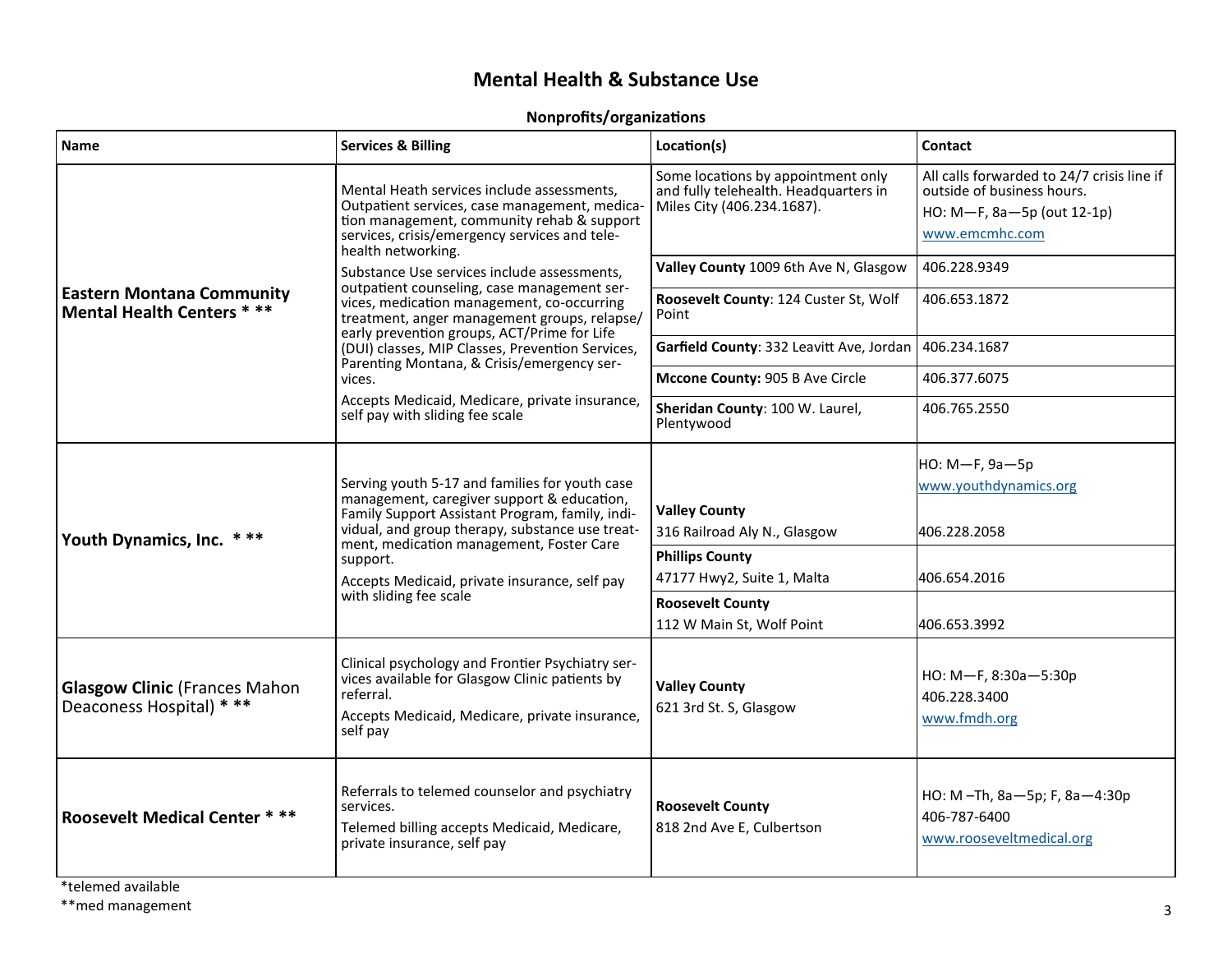| <b>Name</b>                                                 | <b>Services &amp; Billing</b>                                                                                                                                                                                                                                         | Location(s)                                                                                                          | <b>Contact</b>                                                                                                      |
|-------------------------------------------------------------|-----------------------------------------------------------------------------------------------------------------------------------------------------------------------------------------------------------------------------------------------------------------------|----------------------------------------------------------------------------------------------------------------------|---------------------------------------------------------------------------------------------------------------------|
| <b>Spotted Bull Recovery Center</b>                         | Serves native adults, adolescents and families<br>with a strength based recovery model. Chemical<br>dependency evaluations, outpatient program,<br>support group and AA/NA referrals, in-patient<br>treatment referrals, and case management.<br><b>IHS</b>           | <b>Roosevelt County</b><br>603 1/2 Court Ave, Poplar                                                                 | HO: M-F, 8a-4:30p<br>406.768.3852 or 406.768.5364<br>After hours call 406-768-0000<br>www.fortpecktribes.org/sbrrc/ |
| <b>Red Bird Woman Center</b>                                | Domestic violence and sexual assault support<br>center serving native women in crisis as well as<br>recovery. Offers intervention, counseling, 24/7<br>on call staff, and non-intrusive forensic inter-<br>viewing.<br>Grant funding for patients, little to no fees. | <b>Roosevelt County</b><br>629 7th Ave S, Wolf Point                                                                 | HO: Daily 8a-4:30p<br>406.653.1494<br>www.nativewomenssociety.org/members                                           |
| <b>Fort Peck Tribes Suicide Prevention</b>                  | Offers support to Fort Peck Reservation mem-<br>bers by connecting individuals with resources in<br>the area.                                                                                                                                                         | N/A                                                                                                                  | 406.768.5353<br>www.fortpecktribes.org/honoryourlife/                                                               |
| <b>Phillips County Hospital &amp; Family</b><br>Clinic * ** | Referrals to behavioral health services for clinic<br>patients.<br>Accepts Medicaid, Medicare, private insurance,<br>self pay                                                                                                                                         | <b>Phillips County</b><br>311 S 8th Ave E, Malta                                                                     | НО: М-Е, 8а-5р<br>406.654.1800<br>www.pchospital.us                                                                 |
| <b>Sheridan Memorial Hospital Clinic</b><br>* **            | In house psychiatrist and social workers, refer-<br>rals to telemed for clinic patients.                                                                                                                                                                              | <b>Sheridan County</b><br>440 West Laurel Ave Plentywood                                                             | НО: М-Е, 8а-5р<br>406.765.3718<br>www.sheridanmemorial.net/                                                         |
| <b>Veteran Affairs Clinics</b>                              | Mental Health services for veterans including<br>consultation, evaluation, and treatment for con-<br>ditions that affect mental wellbeing.<br>Billing via VA Health care                                                                                              | <b>Valley County</b><br>630 2nd Ave S, Suite A, Glasgow<br><b>Sheridan County</b><br>440 West Laurel Ave, Plentywood | НО: М-F, 8а-4:30р<br>406.228.4101<br>406.765.3719<br>www.montana.va.gov/index.asp                                   |

\*\*med management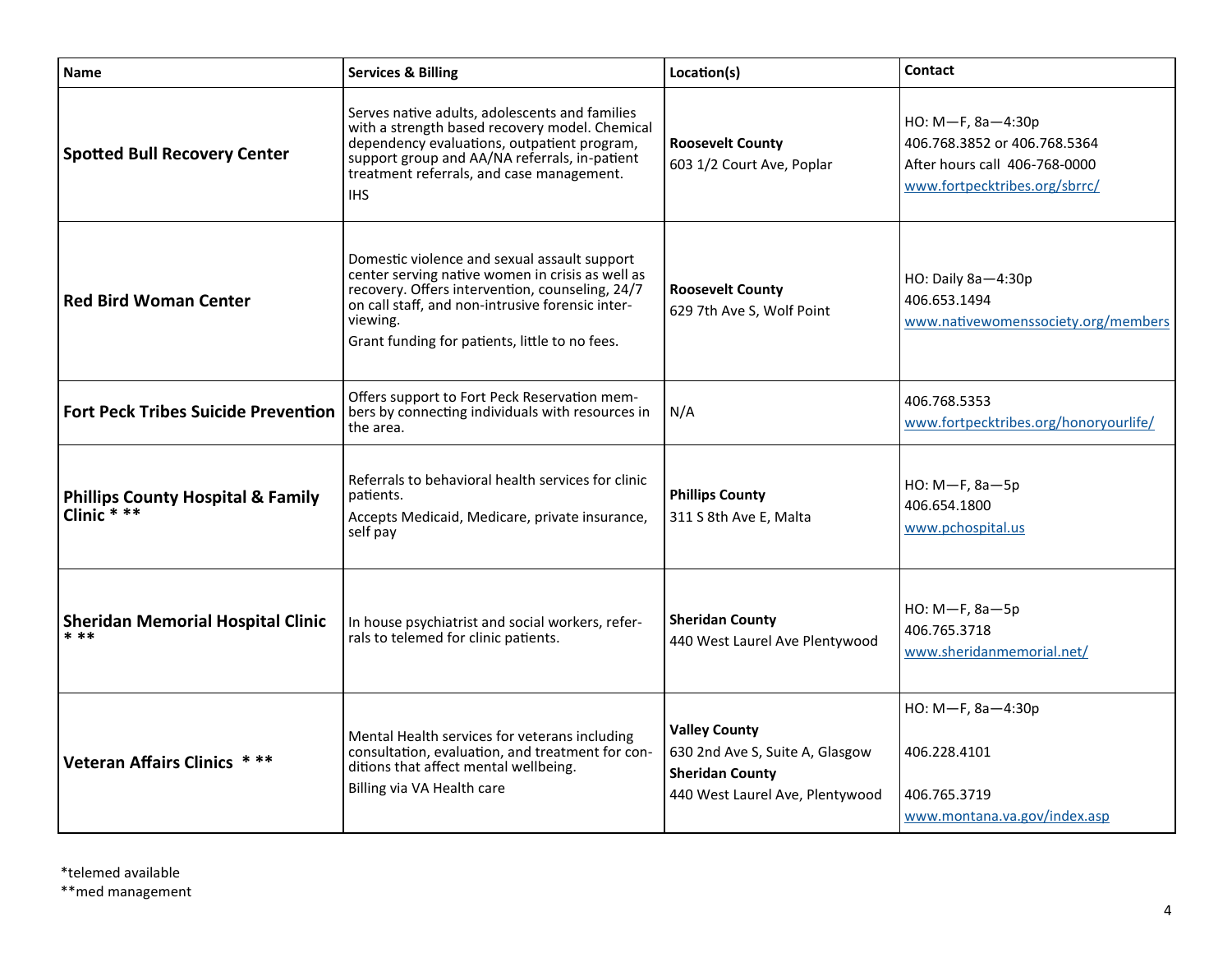### **Mental Health & Substance Use**

#### **Independent Practice**

<span id="page-4-0"></span>

| <b>Name</b>                              | <b>Services &amp; Billing</b>                                                                                                                                                                                                                                                                                                                                                                                                                             | Location(s)                                                            | Contact                                                                                                              |
|------------------------------------------|-----------------------------------------------------------------------------------------------------------------------------------------------------------------------------------------------------------------------------------------------------------------------------------------------------------------------------------------------------------------------------------------------------------------------------------------------------------|------------------------------------------------------------------------|----------------------------------------------------------------------------------------------------------------------|
| <b>Gathering Place Counseling Center</b> | Provides counseling services for individuals.<br>families, children and youth dealing with anxie-<br>ty, depression, trauma, abuse, parenting issues,<br>marital conflicts, grief and loss, life transitions<br>and divorce.<br>Self pay via cash, check, or charge and private<br>insurance accepted                                                                                                                                                     | <b>Valley County</b><br>914A Hall Terrace, Glasgow                     | HO: M-Th, 10a-7p; F, 10a-2p<br>406.228.2854<br>kim@gatheringplacecounseling.com<br>www.gatheringplacecounseling.com/ |
| <b>Montana Hope Counseling ***</b>       | Psychiatric and counseling services including<br>psychiatric evaluation, psychopharmacology,<br>psychotherapy, genetic testing, substance use<br>counseling.<br>Accepts private insurance and Medicaid                                                                                                                                                                                                                                                    | <b>Valley County</b><br>Primarily telemed                              | HO: M-Th, 9a-5p; F, 9a-4p<br>406.648.5432<br>www.montana-hope.com/                                                   |
| <b>Teaming Together Counseling *</b>     | Individual mental health outpatient treatment<br>for adults age 18 years and older. With an em-<br>phasis on treating anxiety, depression, Posttrau-<br>matic Stress Disorder, work stress, and relation-<br>ship stress.<br>Mental health outreach including training for<br>corporations, groups, and businesses as well as<br>consultation on mental health issues. Can con-<br>tact to discuss more specifics.<br>Accepts Medicaid, private insurance | <b>Valley County</b><br>110 5th St. South #102, PO Box 906,<br>Glasgow | HO: M-Th, 10a-5p; F, 10a-2p<br>406.230.2529<br>www.teamingtogethercounseling.com/                                    |
| <b>Jeff Richardson, LAC</b>              | Addiction counseling with certified LAC                                                                                                                                                                                                                                                                                                                                                                                                                   | <b>Roosevelt County</b><br>127 E Front St, Wolf Point                  | 406.653.2212                                                                                                         |
| <b>Turning Leaf Counseling *</b>         | Provides outpatient Mental Health Counseling<br>to the residents of Sheridan County and sur-<br>rounding area. Counseling services for adults,<br>children, couples and families.<br>Accepts Medicaid, VA, private insurance, self<br>pay                                                                                                                                                                                                                 | <b>Sheridan County</b><br>110 S Grant St. Suite B, Plentywood          | НО: М-F, 9а-5р<br>406.765.1277<br>turningleaf@nemont.net                                                             |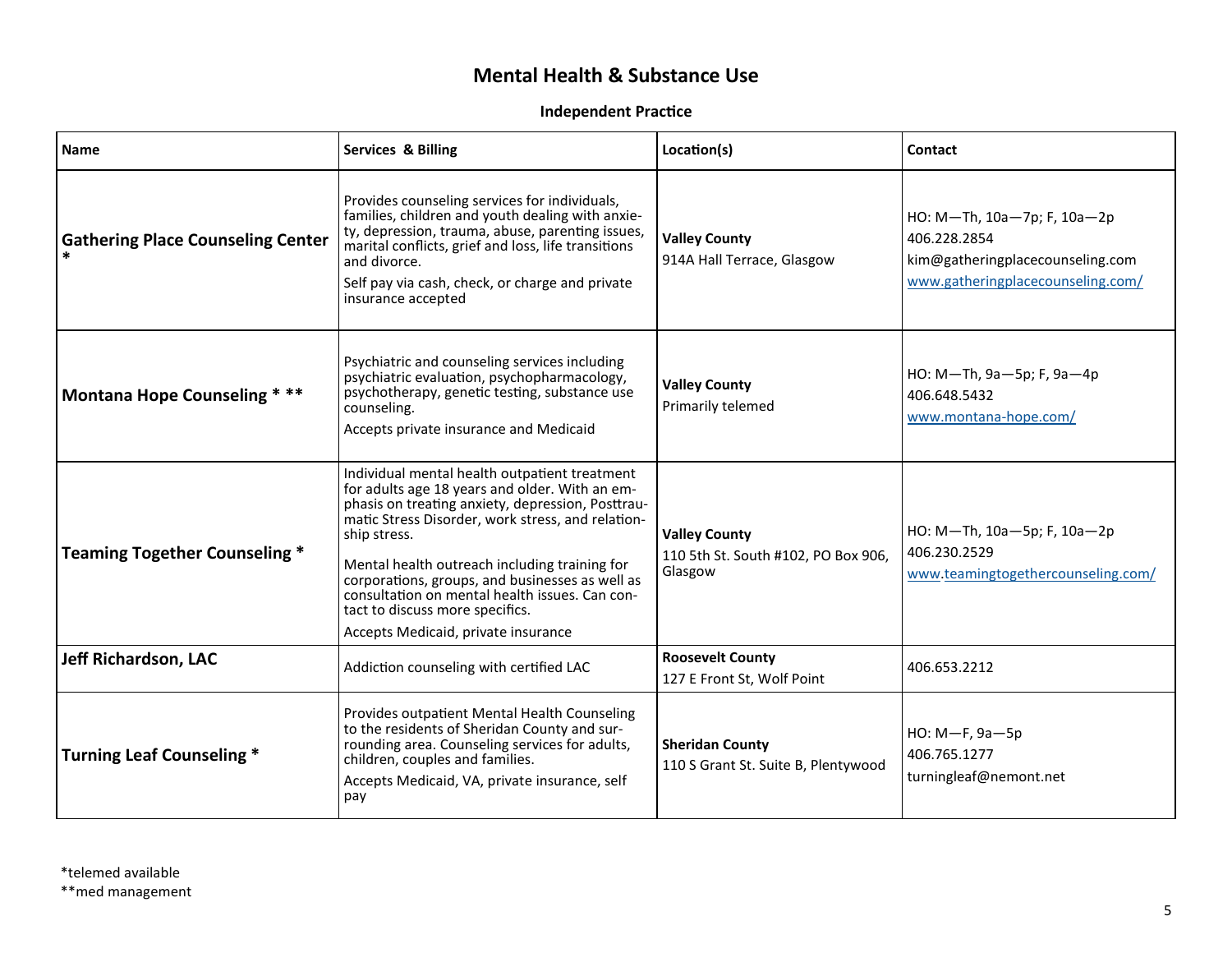### **Mental Health & Substance Use**

#### **Support Groups**

<span id="page-5-0"></span>

| <b>Name</b>                                      | <b>Services</b>                                                                                                                                                                                                                         | Location(s)                                                                                                                                                                                                                                             | Contact                                                                                      |
|--------------------------------------------------|-----------------------------------------------------------------------------------------------------------------------------------------------------------------------------------------------------------------------------------------|---------------------------------------------------------------------------------------------------------------------------------------------------------------------------------------------------------------------------------------------------------|----------------------------------------------------------------------------------------------|
| <b>Alcoholic's Anonymous *</b>                   | Group meetings to share experience, strength,<br>and hope with each other that they may solve<br>their common problem and help others recover<br>from alcoholism. The only requirement for join-<br>ing is the desire to stop drinking. | ty to find time, date, contact info, and location for meetings near you. Regular<br>meetings are currently available in all counties.<br>Hotline: 833.800.8553                                                                                          | Visit the MT AA site (www.aa-montana.org/meetings.php) and search your locali-               |
| Narcotic's Anonymous *                           | Group with a mission to provide an environ-<br>ment in which addicts can help one another<br>stop using drugs and find a new way to live.<br>Membership is open to all drug addicts, regard-<br>less of the substance.                  | Visit the MT NA site (www.namontana.com/) and scroll to the bottom left under<br>'Find Meetings" and enter your town to find meeting dates and locations near<br>you. Regular meetings currently available in most counties.<br>Hotline: 1.800.990.6262 |                                                                                              |
| <b>Depression &amp; Anxiety Support</b><br>Group | Support and community for individuals with<br>depression & anxiety                                                                                                                                                                      | <b>Valley County</b><br>Glasgow Evangelical (152 Aberdeen<br>St, Glasgow MT 59230)                                                                                                                                                                      | Sundays from 4p-5p<br>406.230.1985<br>Please reach out as time or location may<br>vary.      |
| <b>Foster Family Support Group</b>               | Support and education for foster families and<br>those interested in fostering. Childcare and<br>meals provided.                                                                                                                        | <b>Valley County</b><br>Glasgow Evangelical Church (152 Ab-<br>erdeen St, Glasgow MT 59230)                                                                                                                                                             | Thursdays from 6p-7p<br>406.654.4682<br>FB page: Miaandlzzy                                  |
| <b>Life Changer's Group</b>                      | A Christian 12 step program for anyone that has<br>been hurting, oppressed, abused, or addicted.                                                                                                                                        | <b>Valley County</b><br>Glasgow Evangelical (152 Aberdeen<br>St, Glasgow MT 59230)                                                                                                                                                                      | Tuesdays from 7p-8p<br>406.785.7026                                                          |
| <b>Grief Support Group</b>                       | Support for those suffering from grief including<br>regular meetings and occasional extra curricular<br>activities.                                                                                                                     | <b>Phillips County</b><br>615 S 3rd St. E Malta MT 59538                                                                                                                                                                                                | 1st & 3rd Wednesday of the month at<br>6:30p<br>Call ahead to check for seasonal<br>changes. |
| <b>Bereavement Support Group</b>                 | One-on-one grief counseling through the<br>Sheridan Memorial Clinic.<br>Accepts private insurance, but no denial of ser-<br>vices based on ability to pay (contact number<br>for further details)                                       | <b>Sheridan County</b><br>440 West Laurel Ave Plentywood                                                                                                                                                                                                | $M-F$ , 8a-4:30p (call for an appt.)<br>406.765.3708<br>www.sheridanmemorial.net/            |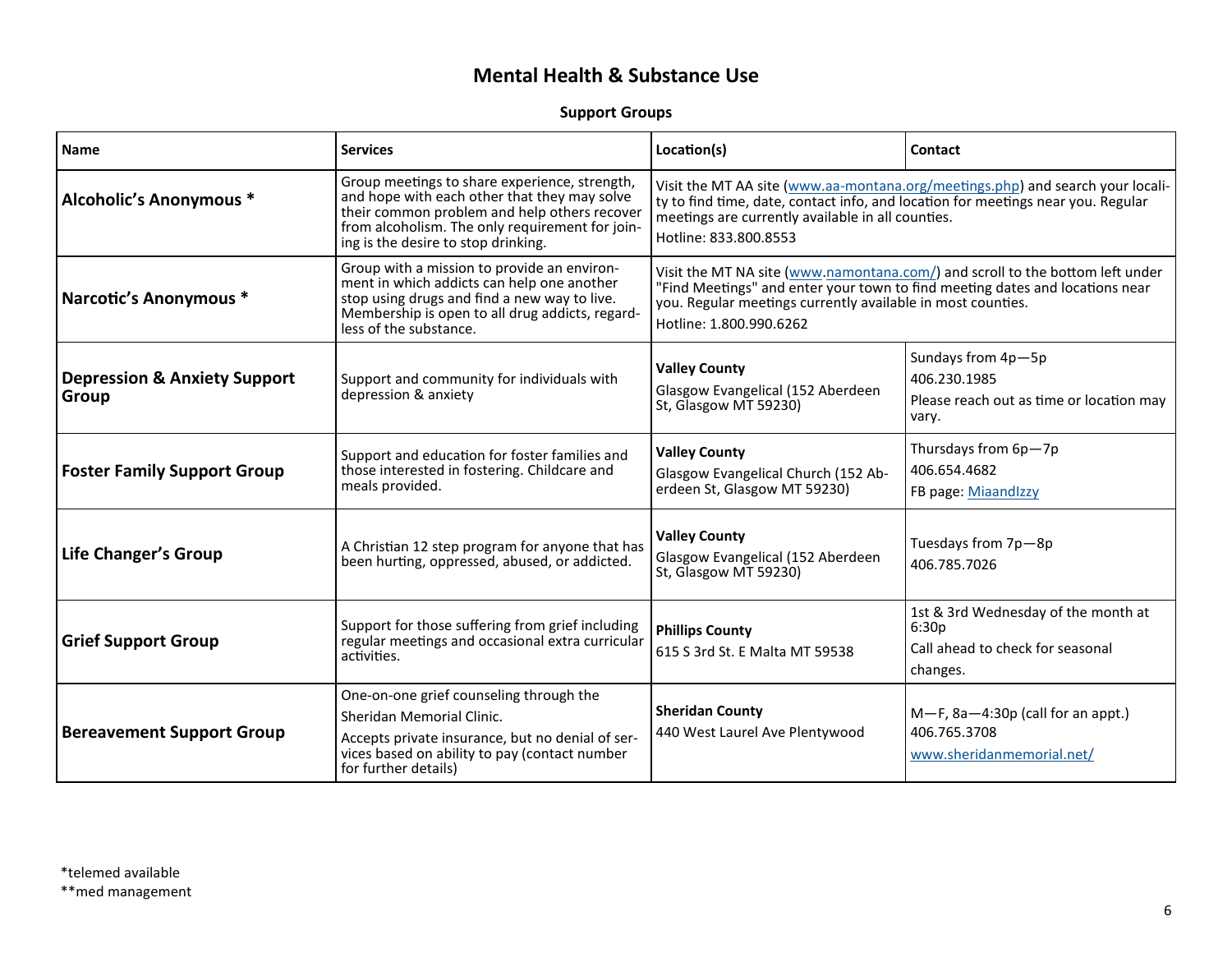## **Developmental Disability Services**

<span id="page-6-0"></span>

| <b>Name</b>                                        | <b>Services</b>                                                                                                                                                                                                                                                                                                                           | Location(s)                                                             | Contact                                                                                          |
|----------------------------------------------------|-------------------------------------------------------------------------------------------------------------------------------------------------------------------------------------------------------------------------------------------------------------------------------------------------------------------------------------------|-------------------------------------------------------------------------|--------------------------------------------------------------------------------------------------|
| Hi-line Home Programs, Inc. *                      | Nonprofit with services for families with chil-<br>dren of special or developmental needs includ-<br>ing assessments and in home services.                                                                                                                                                                                                |                                                                         | НО: М- Г, 8а-5р<br>www.hilinehomeprograms.org/                                                   |
|                                                    |                                                                                                                                                                                                                                                                                                                                           | Valley County: 605 3rd Ave. South,<br>Glasgow (headquarters)            | 406.228.9431                                                                                     |
|                                                    | Services for free for qualifying children.                                                                                                                                                                                                                                                                                                | Phillips County: Hwy 2 W, in Missouri<br>River Realty Building, Malta   |                                                                                                  |
| Milk River, Inc.                                   | Nonprofit with activity center and three group<br>homes for individuals with developmental disa-<br>bility. Services include job training, meals, medi-<br>cation management, and recreational activities.                                                                                                                                | <b>Valley County</b><br>219 2nd Ave S, Glasgow                          | $HO: M-F, 8a-4p$<br>406.230.8412                                                                 |
| Malta Opportunities, Inc.                          | Nonprofit with services for adults with develop-<br>mental disabilities. Offers day services, support-<br>ed living, group home, supported employment<br>and transportation.<br>Free with Developmental Disabilities Program<br>Waiver.                                                                                                   | <b>Phillips County</b><br>PO Box 1400 Malta                             | $HO: M-F, 8a-4p$<br>406.654.2582<br>www.maltaopportunities.com/                                  |
| Glen-wood, Inc.                                    | Nonprofit with activity center and volunteer<br>opportunities for those with developmental<br>disabilities, as well as group home and assisted                                                                                                                                                                                            | <b>Sheridan County</b><br>202 E 1st Ave Plentywood MT                   | 406.765.2040<br>www.glenwoodmt.org                                                               |
| <b>Respite Care</b>                                | Private duty nurse and respite care services<br>through Sheridan Memorial Clinic. To qualify for<br>services, aid must be relieving a caregiver, ei-<br>ther patient or caregiver must be over 60 years<br>old, and live in Sheridan County.<br>Billing split with county and patient, variable<br>based on services provided and amount. | <b>Sheridan County</b><br>440 West Laurel Ave Plentywood                | HO: M-F, 8a-4:30p<br>406.765.3734<br>www.sheridanmemorial.net/                                   |
| <b>Developmental Disabilities</b><br>Program (DDP) | State program to improve individuals' with de-<br>velopmental disability ability to live productive,<br>healthy, and fulfilled lives. Services include tar-<br>geted case management, early intervention,<br>and waiver services.<br>Services are free for all eligible for the program.                                                  | Valley County (regional office)<br>226 6th St. S. PO Box 472<br>Glasgow | Local: 406.228.8264<br>State: 406-444-2995<br>www.dphhs.mt.gov/dsd/<br>developmentaldisabilities |